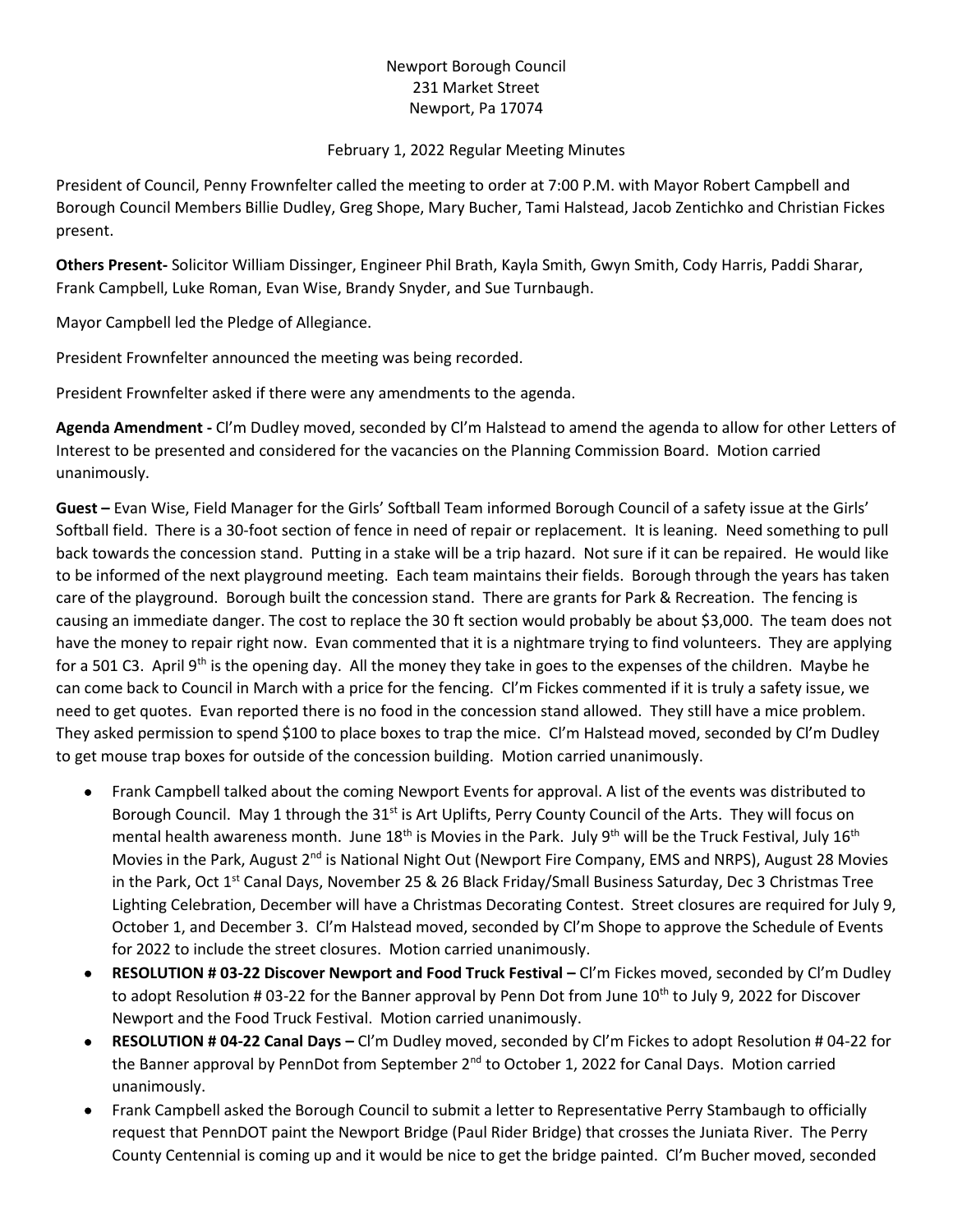by Cl'm Dudley to submit a letter to Representative Stambaugh to request that PennDOT paint the Newport Bridge (Paul Rider Bridge). Motion carried with Council Members Jacob Zentichko and Tami Halstead opposed.

• Frank reported the Downtown Economic Vitality Meeting will be held on February 11, 2022 at 6:30 P.M. at the Newport Library. They are planning to come to the next meeting. Let Frank know if you are interested in attending. There is more information on the PCEDA website.

**Street Report** – Cody Harris reported they will be taking down the snowflakes tomorrow morning, starting at 7:00 A.M. There have been no major issues with any of our winter events. Cody ordered antiskid yesterday and it came this morning. The Tiger Scag is going Wednesday for its annual service to Smiths. Cody will be scheduling the paint machine servicing with Sealmasters. Just keeping busy cleaning equipment, picking up Christmas trees etc.

**Spring Cleanup –** Gwyn Smith reported cleanup will be in the Spring; she is gathering comments as to when it would be the best time to hold. There will be (2) dumpsters and a separate scrap pile. Gwyn reported the yard sales will not be concurrent with the Food Truck Festival.

**Public Comment –** Sue Turnbaugh and Brandy Snyder had complaints regarding parking issues on Mulberry Street. Where are we supposed to park? There is no parking behind their house. It is getting really bad. You cannot park at the District Justice Office. They will have you towed. President Frownfelter commented we must get these landlords to provide parking for their tenants. She asked how Council can help the problem. Brandi commented provide permit parking up to a certain time in the evening. Cl'm Dudley will research. President Frownfelter said I wish we had a better solution, no process in place for permitting. Too much money for a small municipality too. Cl'm Dudley will research to figure out how to address through their landlord.

**Approval of Minutes –** Cl'm Dudley moved, seconded by Cl'm Fickes to approve the January 3, 2022 Reorganization and Regular Meeting Minutes as drafted. Motion carried unanimously.

**Emergency Repair Resolution for Dock Street 05-22 –** Cl'm Halstead moved, seconded by Cl'm Bucher to adopt Resolution # 05-22 that approves the emergency repair of the storm line at  $3^{rd}$  and Dock Street by the contractor Kirby Kitner in the amount of \$1,074.00. Motion carried unanimously.

**Financial Report for February** – Newport General Fund Account balance February 1, 2022 was \$455,534.84. Outstanding bills presented for payment of \$3,410.82. Estimated income for the balance of February of \$36,442.00. Estimated expenses for the balance of February of \$28,275.74 will leave an estimated balance of \$460,290.28. Liquid Fuels Account balance February 1, 2022 was \$36,913.66. Outstanding bills presented for payment in the amount of \$542.64 will leave a balance of \$36,371.02. Cl'm Halstead moved, seconded by Cl'm Zentichko to accept the Financial Report as presented. Motion carried unanimously.

**Approval of Bills to Date for February** – Cl'm Halstead moved, seconded by Cl'm Bucher to pay the outstanding bills in the amount of \$3,410.82 from the General Fund Account and pay the outstanding bills presented for payment in the amount of \$542.64 from the Liquid Fuels Account. Motion carried unanimously.

**Donation to Newport Public Library –** Cl'm Halstead moved, seconded by Cl'm Zentichko to make a \$1,000 donation to the Newport Public Library. Motion carried unanimously.

**Co-Stars Salt Agreement for 2022-2023 Season - Cl'm** Halstead moved, seconded by Cl'm Shope to approve the 2022- 2023 Salt Agreement with Co-Stars for submittal. Motion carried unanimously.

**Rescind Resolution #06-19 for Asst Secretary Tami Halstead –** Cl'm Shope moved, seconded by Cl'm Halstead not to rescind Resolution # 06-19 for Asst Secretary Tami Halstead. Motion carried with a Roll Call Vote of Council Members Tami Halstead, Christian Fickes, Jacob Zentichko, Mary Bucher, and Greg Shop voting yes and Council Members Penny Frownfelter, Billie Dudley voting no.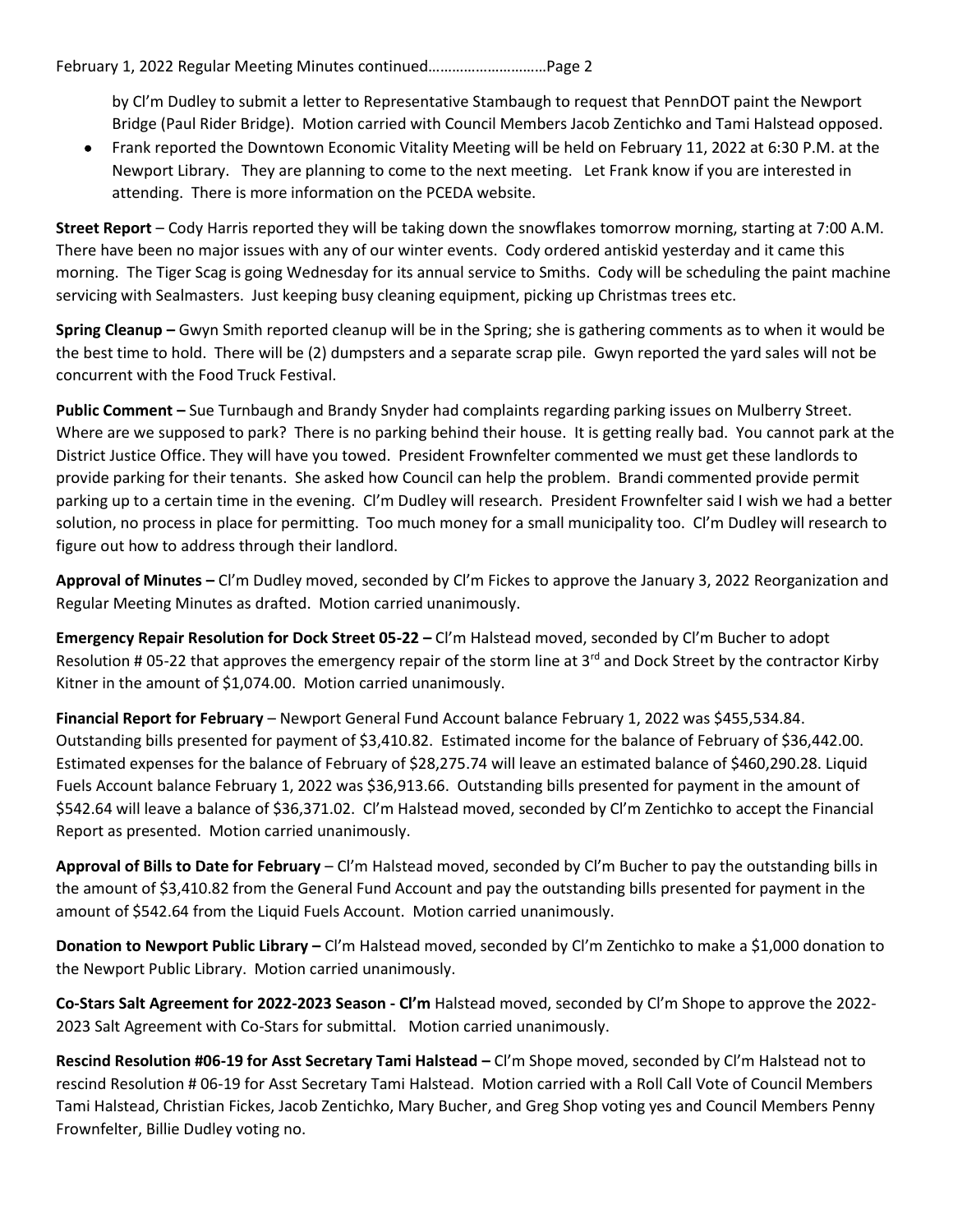**Curb & Sidewalk Project** - Gibson-Thomas has been approved by PennDOT as the Qualified Based Engineer for the Curb and Sidewalk Project along state routes, on Market, 6<sup>th</sup> and 4<sup>th</sup> Streets.

**Selectech –** Cl'm Dudley reported our website is not functioning. It is not 100% finished.She would like to work with Selectech to get it fully functioning. Need to make a list of defects and get them fixed. It may take 2-3 hours. Selectech has provided a quote to the Borough for a (1) year contract for service for \$3,150.00. They will backdate the contract to January 1, 2022. Cl'm Dudley reported the Microsoft Office Business Accounts are personal accounts and the Microsoft Emails are business accounts. This does not work. Need those fixed. President Frownfelter reported we paid \$5,500 from January 2020 to December 2021 in service for our issues. Cl'm Fickes asked if we checked on anyone else. See what Ever Round would quote us. Tabled for more information.

- President Frownfelter reported we need (2) licenses for Microsoft Office for each Microsoft Account (Code Enforcement and the Secretary) at a cost of \$150.00 for a total of \$300.00. Cl'm Bucher moved, seconded by Cl'm Fickes to approve the purchase of (2) Microsoft Office Business software for (2) Microsoft Accounts. Motion carried unanimously.
- Cl'm Dudley reported the President, Vice president and Mayor have new emails set up. They are set up so they can be passed down. Cl'm Halstead commented we were going to get prices on this. The only person interested was Rob and Penny. There was not a vote to do. The cost for the (3) emails was \$60 each; times (3) for a total of \$180.00. President Frownfelter commented it is under the \$250 limit to spend. Cl'm Dudley commented it is more beneficial and Cl'm Fickes commented it is more professional. Should separate professional from personal. CI'm Dudley agreed. CI'm Halstead commented this was not presented back to Council. President Frownfelter said it is be presented now. Cl'm Shope commented we should be making a decision as a whole group. Cl'm Halstead commented wants to have a vote on any decisions. Cl'm Dudley said we did not vote on purchasing a plaque for the Mayor. The Solicitor recommended that everyone have a borough email for communications for the borough. Cl'm Bucher moved, seconded by Cl'm Fickes to have emails for the Borough Council and Mayor at a cost of \$60 each per year per email address at the recommendation of the Borough Solicitor. Motion carried with a Roll Call vote of Council Members Christian Fickes, Billie Dudley, Penny Frownfelter, Mary Bucher voting yes and Council Members Greg Shope, Tami Halstead and Jacob Zentichko voting no.

**PSAB PLUS Training Subscription Program (\$450)** – The PSAB Subscription Program provides the borough with a costeffective option for training. Free access to all PSAB webinars. Fifty percent discount on all PSAB traditional classroom and online course training courses. Twenty-five percent discount on attendance at the PA Municipal Legal Update and PSAB also offers a 50 % discount on the newly elected municipal officials boot camp starting in January 2022. Cl'm Halstead moved, seconded by Cl'm Dudley to approve the purchase of the PSAB Plus Training Subscription at a cost of \$450.00. Motion carried unanimously.

**Borough Parking Issue - Pres** Frownfelter commented we talked about doing a parking study to see what we need to do. Cl'm Dudley commented we need to figure out how we address the issue when we do not have alley ways behind houses.

**Office Copier Information and Contract** - Borough has a contract with Quality that will be expiring in April of this year. Quality presented the Borough with a new contract to lease a copier again for another (5) years. The new contract would provide a new copier with maintenance and toner included at a cost of \$136.27. It would cost additional for any overage use of the set amount of copies and provides for (3) tier color costs which will be a cost savings also. Cl'm Fickes moved, seconded by Cl'm Bucher to accept the Quality Contract Agreement for (5) years as presented to include maintenance and toner at a cost of \$136.27 with any additional charge for overage use for color and black and white. Motion carried unanimously.

**Nuisance at 55 S 2nd Street** – Cl'm Dudley reported Gibson-Thomas will perform a building inspection of the existing structure at 55 S 2<sup>nd</sup> Street on February 16, 2022 at 10:00 A.M. Gibson-Thomas will determine if the property is considered dangerous or dilapidated as define in our ordinance. They will provide the Borough with a report. The quote given is a little misleading. They will only charge us for the time they spend there at the property. Max cost is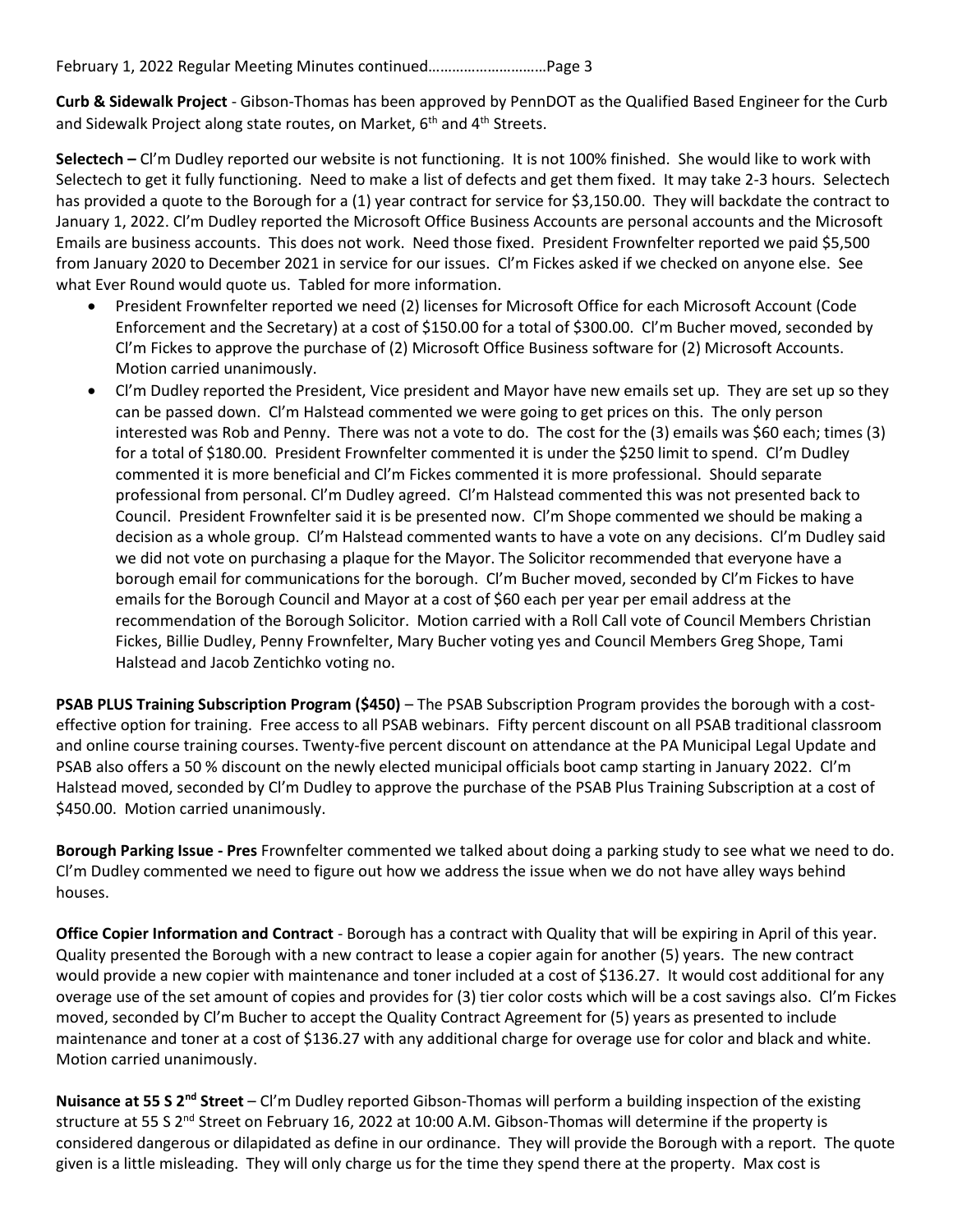\$2,740.00. This is for the inspection, report, and review by the Project Manager. Will have another update at the next meeting.

**Dock Street Project –** Engineer Phil Brath commented the material costs may be coming down. The project is ready to bid again when the Borough is ready. Cl'm Halstead called the Perry County Commissioners to see if there is any decision on the ARPA money. We cannot wait a real long time to get this done. Phil Brath wondered if they could extend the grant. Cl'm Halstead commented there is a way around that, we can reimburse ourselves for paving done last year. We can use the 200,000 from July 2021 forward. Pres Frownfelter commented we have the opportunity to apply for federal money for Dock Street. Make sure we maximize to benefit.

**Act 50 Legislation and Update on the 5G Ordinance –** Cl'm Zenticko reported they are not done yet with the 5G Ordinance. Cl'm Halstead and he have researched everyone else's, and we have started writing it ourselves. It is very restrictive as far as what we can do. Solicitor Dissinger commented you had a very restrictive time period to make up this ordinance. The Borough cannot do. The time frame has expired. The Solicitor will double check to make sure. Pres Frownfelter said we will put on hold until the Solicitor checks on this.

**Quote for Borough Locks –** Cl'm Dudley reported we received a quote from Duty's Lock for locks/keys for the Borough. **#1** would be for keypads on all (3) doors for \$2,557, #**2** would be for a keypad on the main office door and rekey the other (2) doors at a cost of \$1,242, **# 3** would be for rekeying all (3) doors at a cost of \$311.50. When using the keypad, we will know who comes in and out of the office. Cl'm Halstead commented that we talked about having a key policy. Cl'm Dudley replied we must have a policy either way. Cl'm Dudley moved, seconded by Cl'm Fickes to accept the quote for a keypad on the main door and rekeying the (2) other doors at a cost of \$1,242. Motion carried with Cl'm Halstead opposed, as she wanted option 3.

Letter of Interest from Frank Campbell to be reappointed to the Shade Tree Commission – Cl'm Bucher moved, seconded by Cl'm Zentichko to reappoint Frank Campbell to the Shade Tree Commission. Motion carried unanimously.

**Letters of Interest received from Eugene Alex & Gwyn Smith to serve on the Zoning Hearing Board** - Gwyn Smith withdrew her Letter of Interest to serve on the Zoning Hearing Board. Only one letter of interest received now from Eugene Alex. Paddi Sharar asked how many people were on the board. There are (3) members on the Zoning Hearing Board. Cl'm Halstead moved, seconded by Cl'm Zentichko to reappoint Eugene Alex to the Zoning Hearing Board for another term to January 1, 2025. Motion carried unanimously.

Paddi Sharar asked who Cl'm Halstead talked to about Billie Dudley being the Zoning Officer. Cl'm Halstead replied that Shelley Houck who works for PSAB saw it in the newspaper and called her and told her that Billie Dudley cannot be the Zoning Officer because she is a Council Member. Paddi Sharar did not believe that Pat Bowers can be the Zoning Officer either since she is the Secretary. Solicitor Dissinger will check to see if Pat Bowers can be the Zoning Officer. Paddi Sharar commented she heard the Borough will be working on revising the ordinances and asked if someone from the Zoning Hearing Board could sit in on the meetings. Solicitor Dissinger recommended not to do, could be considered a conflict of interest. Should consult the Zoning Hearing Board Solicitor. Pres Frownfelter said to follow up with the Zoning Hear Solicitor James Turner to see what he would say.

**Letter of Interest from Daniel Barlup to serve on the Planning Commission -** Borough Council received additional Letters of Interest besides Daniel Barlup to serve on the Planning Commission from Billie Dudley and Barbara Leach. Cl'm Dudley moved, seconded by Cl'm Fickes to nominate for consideration Daniel Barlup. Motion carried. Cl'm Halstead moved, seconded by Cl'm Zentichko to nominate for consideration Barbara Leach. Motion carried. Cl'm Fickes moved to nominate Billie Dudley for consideration. Motion died for a lack of a seconded to the motion. There were (7) yeas for Daniel Barlup and (7) yeas for Barbara Leach to serve on the board of the Newport Borough Planning Commission.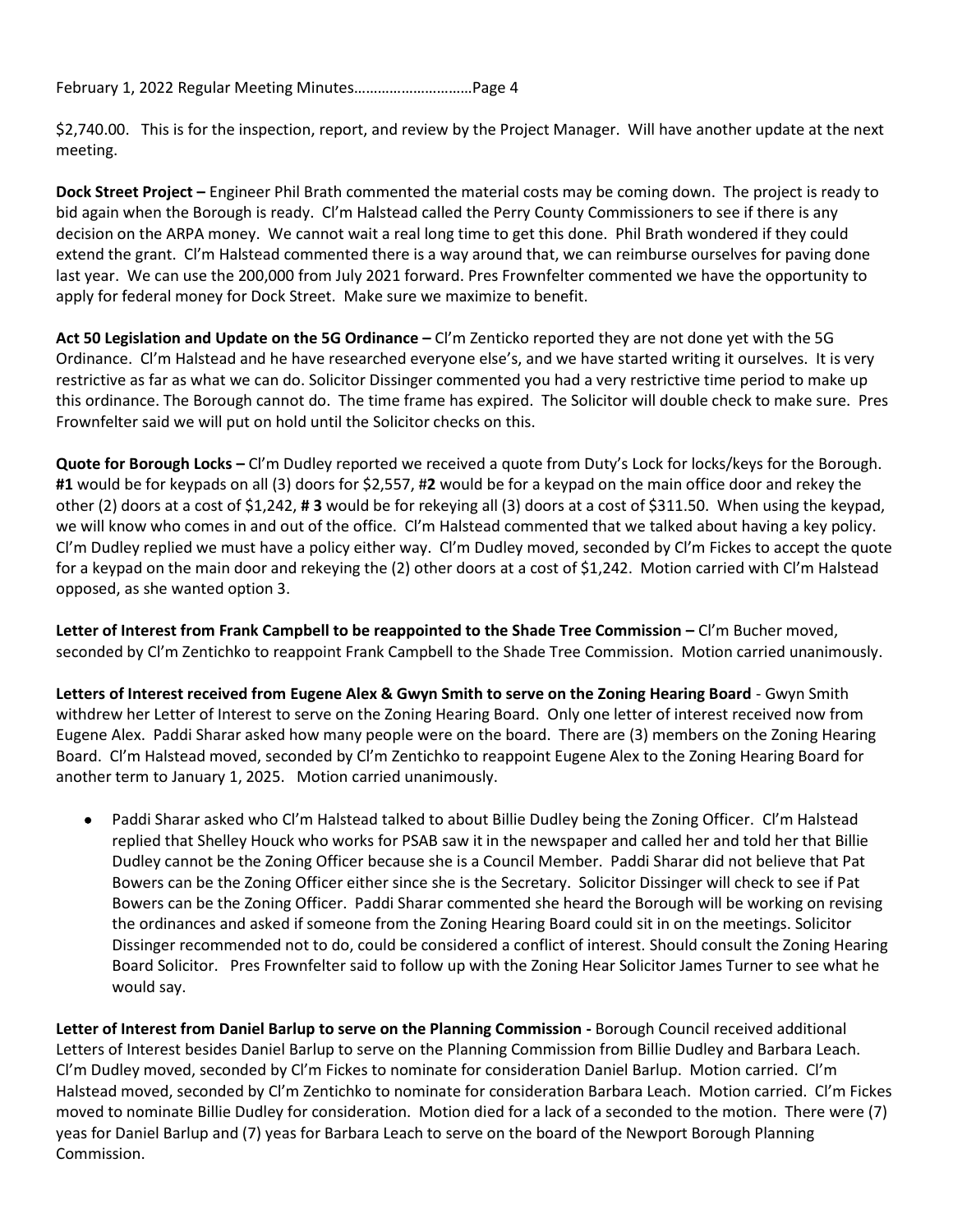**PennDOT Sidewalk & Curb Project Update –**Phil Brath reported the PennDOT Project starts at Market Street to 6th Street out to Middle Ridge Rd to do resurfacing by PennDOT. Included in their project is a project within a project of doing sidewalks and curbs by the Borough while they are doing their project. PennDOT will be doing the bidding so that will help as far as costs to the Borough. Already have grants. HATS is going to pay for part of it and the Borough has another grant through CDBG. We have about \$300,000 dollars to replace sidewalks and curbs. Whatever we can do for that amount of money is what we are going to replace. We need to figure out where we need to replace sidewalks and curbs. There are a lot of problems up on  $6<sup>th</sup>$  Street. PennDOT pays for the ADA ramps. In the meantime, there are other things that need to be taken care of. We have a few inlets; Inlet at the corner of 5<sup>th</sup> Street needs to be put in storm. Will have access to what was the combined sewer which is being separated. Inlet at 6<sup>th</sup> Street where it comes around the corner. Pine Street, the inlet is not in good shape. Will get pricing. Sewer Authority recommended doing during the project under their HOP. Look at both options, local contractor or project contractor. See which is less expensive. We might be able to do without bidding. Pres Frownfelter commented we are talking about a minimal amount of money here to do the inlets. Maybe a max of \$25,000. Surprised we applied for anything from ARPA from the Perry County Commissioners. Pres Frownfelter commented about being at the Sewer Meeting the other night in talking with Shawn max would be \$25,000 for everything. However, one of her concerns from what Shawn said is there is a section on  $4<sup>th</sup>$ Street from the square down to almost Catherine Street that was never televised because there is a bend in the line. Now the project is already gone out to bid, we do not have the option to straighten the line, we do not have the option to televise the line to see if there is anything that needs to be repaired. We are kind of stuck. Another thing, Shawn Downey is not representing the Borough. Phil Brath is representative for the project. Cl'm Dudley, seconded by Cl'm Shope to have the engineer Phil Brath to move forward with making up a summary and a cost of the work to be done to the storm lines on Market and 4<sup>th</sup> Streets. Motion carried unanimously.

**Curbs and Sidewalk Grants –** Cl'm Halstead reported we have a CDBG Grant for \$60,000 which covers the engineering costs for the Project. We also have the RTP (HATS) Grant that will cover the actual cost of putting the concrete on the ground and labor cost etc. It came to her attention that if the Borough contributes \$15,000 in matching funds it will increase the total funding to \$375,000. The \$15,000 match would maximize the RTP grant award funds to the highest amount of \$300,000. The Borough could do 50 to 100 feet of sidewalk for \$15,000. Cl'm Halstead moved, seconded by Cl'm Shope to contribute \$15,000 to the Curb and Sidewalk Project to maximize the RTP (HATS)Grant funds to the highest amount of \$300,000. Motion carried with (4) yeas and (3) nays.

**Resolution for Reimbursement Agreement PennDOT Sidewalk & Curb Project -** Cl'm Halstead moved, seconded by Cl'm Bucher to adopt Resolution # 06-22 to enter into a Reimbursement Agreement with Pennsylvania Department of Transportation for the RTP Implementation Program for the Curbs and Sidewalks along SR0034 and SR4008 Project in the Borough of Newport. Patricia Bowers, Secretary/Treasurer shall be designated as the official to execute all documents and agreements between Newport Borough and the Pennsylvania Dept of Transportation to facilitate and assist in the reimbursements. It gives authorization to provide electronic signature for reimbursements for the project. Motion carried unanimously. Total Project funds will be \$375,000.

• Cl'm Halstead moved, seconded by Cl'm Fickes for Gibson-Thomas to proceed with the services for the Curb and Sidewalk Project.

**5<sup>th</sup> Street Project** – Pres Frownfelter reported the water needs to be done on 5<sup>th</sup> Street. They have some possibilities. Would like to put 5<sup>th</sup> Street on hold so we all can do at the same time. Cl'm Zentichko commented Penn Vest may not go along with. Cl'm Halstead commented the Sewer and Borough is under a time constraint. Sewer will not want to just do two-thirds of their project. Water has known about it. Borough has the money to pave. Pres Frownfelter commented we need to come up with a solution and what is best for  $5<sup>th</sup>$  Street residents. CI'm Zentichko asked for options for us to do at the same time. DEP will be happy when that gets done. Pres Frownfelter said try to ask. Cl'm Zentichko commented do not know if we will have the opportunity to do down the road.

**PLGIT Procurement Card** – Will work on a policy until the next meeting to move forward with a procurement card.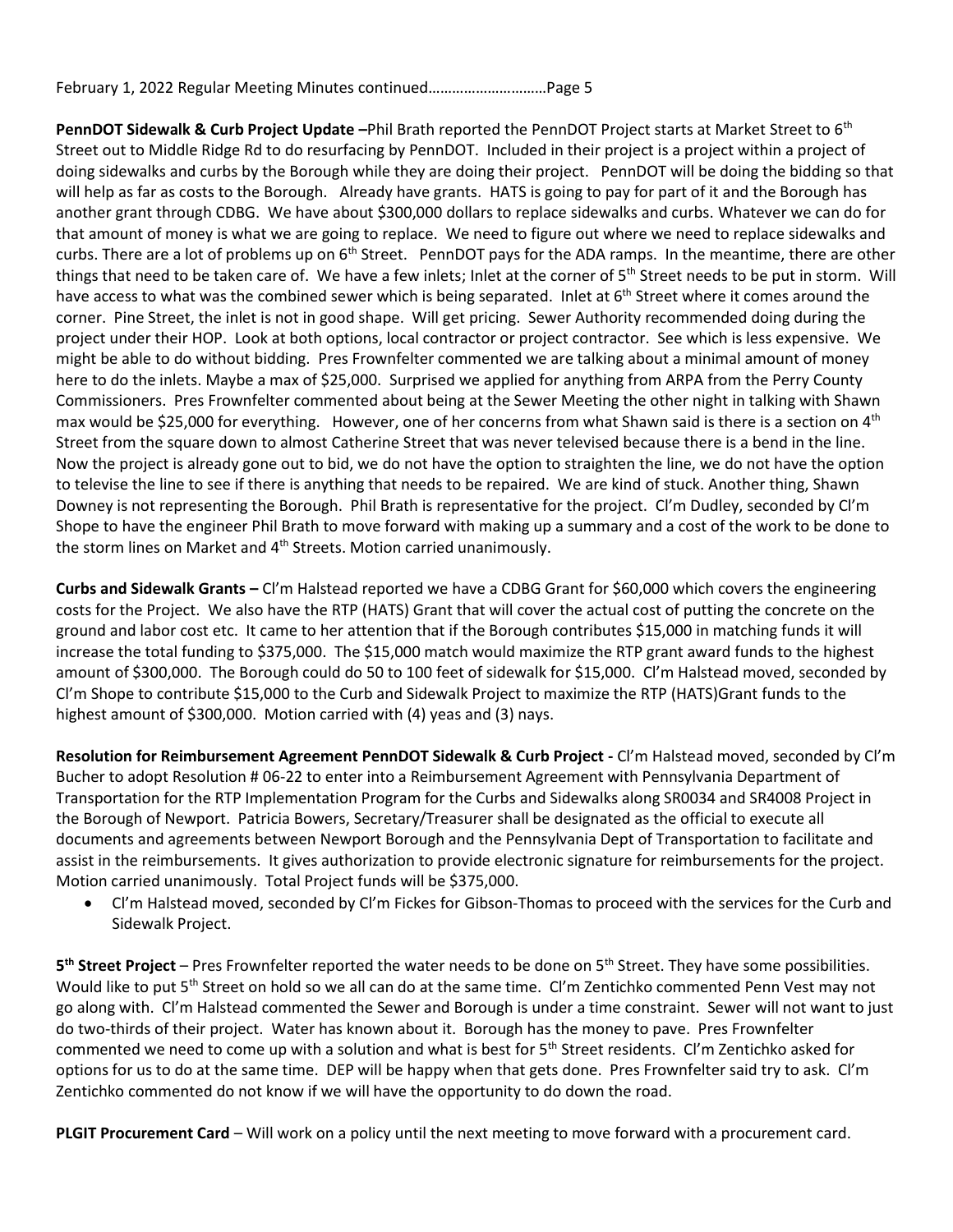## **Quotes for Computers, Printer and Cameras – Quotes to purchase from Walmart were received as follows:**

EMA Laptop - #399.00

Street Desktop Computer – 249.00

Backup Printer for Secretary – 189.99

TV 32" \$178.00 43" 279.00 (For Zoom and closed caption for the hearing impaired etc) NRPS donated money for the purchase of the above items because our remaining PCEDA Grant money went to other municipalities. Cl'm Bucher moved, seconded by Cl'm Shope to approve the purchase of the EMC laptop, Street Desktop, backup printer for Secretary and a 43 "TV for a total of \$1,138.97. Motion carried unanimously.

• Also, a quote for \$279.00 for cameras for the borough shed for security purposes. Cl'm Bucher moved, seconded by Cl'm Halstead to approve the purchase of cameras for the borough shed at a cost of \$279.00. Motion carried unanimously.

**Codes Report** - Codes Officer Billie Dudley spoke with Solicitor Dissinger regarding the Nuisance Property at 55 S 2nd Street. He was in agreeance that a Structural Engineer at this point should enter the property to decide if this property should in fact be considered a "Dangerous Structure." Gibson-Thomas has provided an explanation and breakdown of expenses for the investigation of this property to see if it is a dangerous structure. The inspection has been scheduled for February  $16<sup>th</sup>$  at 10:00 A.M.

- Billie found a contact who is willing to work with her on the property at 114 N 2<sup>nd</sup> Street.
- Billie reported the residents at 45 N  $5<sup>th</sup>$  Street have been officially evicted. The property will be cleaned up as soon as possible.
- Billie reported in the month of January we experienced our first snowfalls. She posted 10 warnings for snow removal on sidewalks and followed up with (30 tickets for noncompliance. She reached out to a few Landlords to discuss their arrangements for snow removal.
- Tickets/Citations issued report

**Engineer's Report –** Phil Brath reviewed the Federal "Build Back Better" Funding fact sheet emphasizing that the Borough needs to prioritize the community's Capital needs and develop a project pipeline, taking time to think about the projects previously considered impossible due to the lack of funding or regional coordination. This is a once-in-ageneration funding opportunity that will require bold, inclusive thinking.

**Mayor's Report –** Mayor Campbell received an application for Handicap Permit Parking from Norman Postlethwaite of 103 N 2<sup>nd</sup> Street. The Mayor reviewed all the required paperwork submitted and recommended approval of the application. Application fee was paid. Cl'm Halstead moved, seconded by Cl'm Bucher to approve the application from Norman Postlethwaite for a Handicap Parking Permit. Motion carried unanimously.

**Committee Reports** – Pres Frownfelter assigned Borough Council Members to each Committee as follows:

| <b>Finance/Grants</b> | Mary Bucher (Chairman), Tami Halstead and Rob Campbell                  |
|-----------------------|-------------------------------------------------------------------------|
| <b>Streets</b>        | Greg Shope (Chairman), Chris Fickes and Cody Harris                     |
| <b>Ordinance</b>      | Jacob Zentichko (Chairman), Billie Dudley, Gwyn Smith, and Rob Campbell |
| <b>Playground</b>     | Tami Halstead (Chairman), Frank Campbell and Greg Shope                 |

Pres Frownfelter commented instead of the Streets Committee overseeing the work the Street Department does, she wants the committee to focus on developing a plan for streets i.e. what infrastructure needs to be replaced etc.

**Solicitor Report** – Solicitor Dissinger had nothing to report. Pres Frownfelter commented she values Bill's presence here. It gives him the opportunity to get to know us, being here and participating in the meeting. She wants him to be here at every meeting. We always have the option to have him here or not. He can help us learn what we do not know. Solicitor Dissinger commented it makes him invested in the Borough.